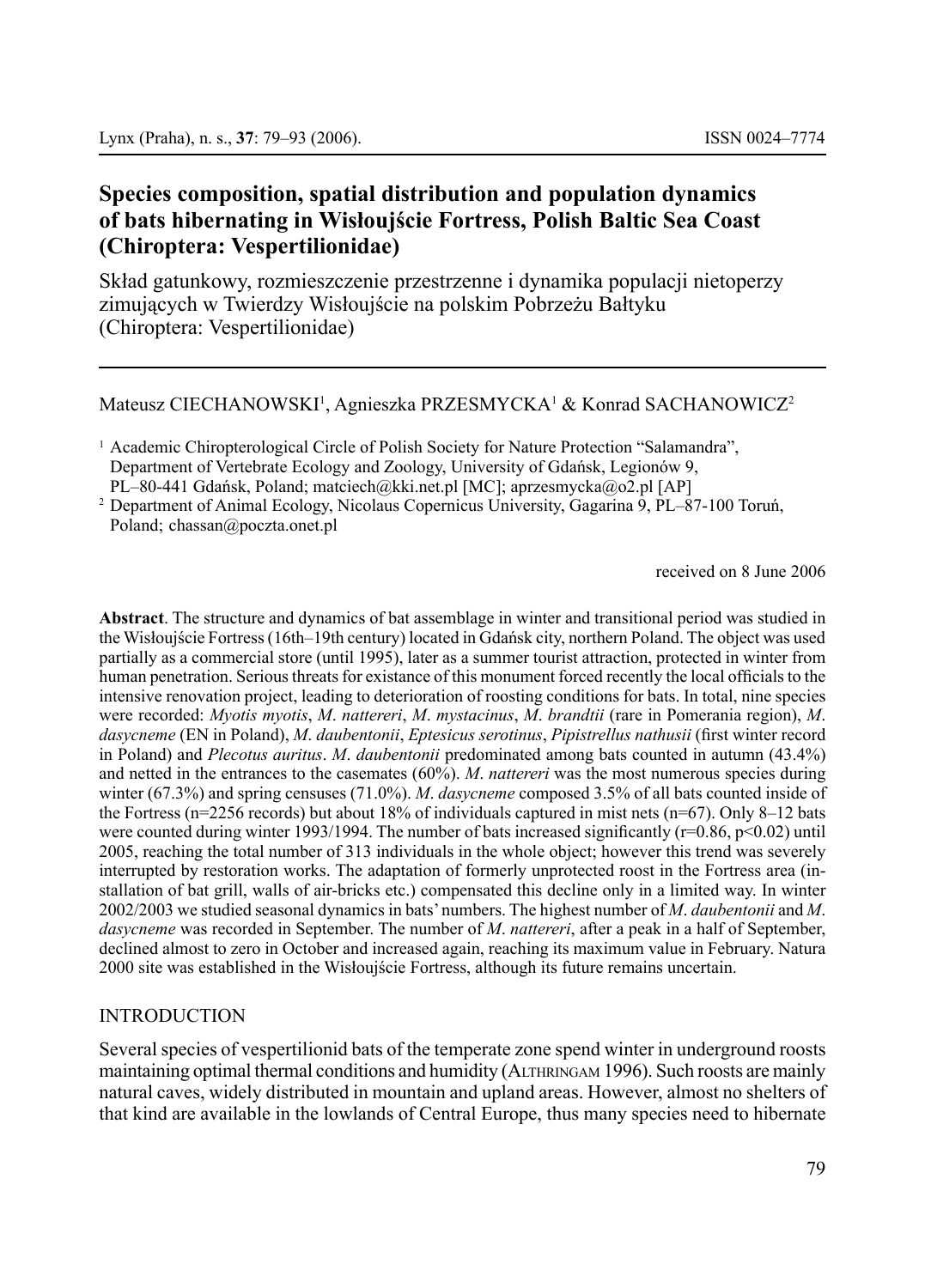in their anthropogenic substitutes: cellars (LESIÑSKI et al. 2004), wells (BERNARD et al. 1998) and – among the most important – various military structures, often considered as historical monuments (Bogdanowicz 1983, Urbańczyk 1990, Bernard et al. 1991, Fuszara et al. 1996, HEBDA & NOWAK 2002, SACHANOWICZ & ZUB 2002). The latter ones may serve as crucial sites for taxonomically rich bat assemblages, consisting of unusually large numbers of individuals (e.g. Urbańczyk 1990). Forts, castles, air-raid shelters, bunkers and tunnels of underground factories make an oportunity for long-therm monitoring of bat populations (URBAŃCZYK 1989), similar to that conducted in caves and abandoned mines of upland areas (for comparision see:



Fig. 1. Plan of the Wisłoujście Fortress. Explanations: I – the guard room of the postern tunnel, II – The Południowo-Wschodni (South-Eastern) Bastion, III – The Ostroróg Bastion, IV – The Artyleryjski (Artillery) Bastion, V – The Furta Wodna Bastion, VI – The Wreath (Arabic numbers refers to the controlled cellars), VII – the powder-magazine of The Eastern Entrenchment. Objects I–VI are parts of the Fort Carré. Rys. 1. Plan Twierdzy Wisłoujście. Objaśnienia: I – wartownia poterny, II – Bastion Południowo-Wschodni, III – Bastion Ostroróg, IV – Bastion Artyleryjski, V – Bastion Furta Wodna, VI –Wieniec (cyfry arabskie odnoszą się do kontrolowanych piwnic), VII – prochownia Szańca Wschodniego. Obiekty I–VI stanowią część Fortu Carré.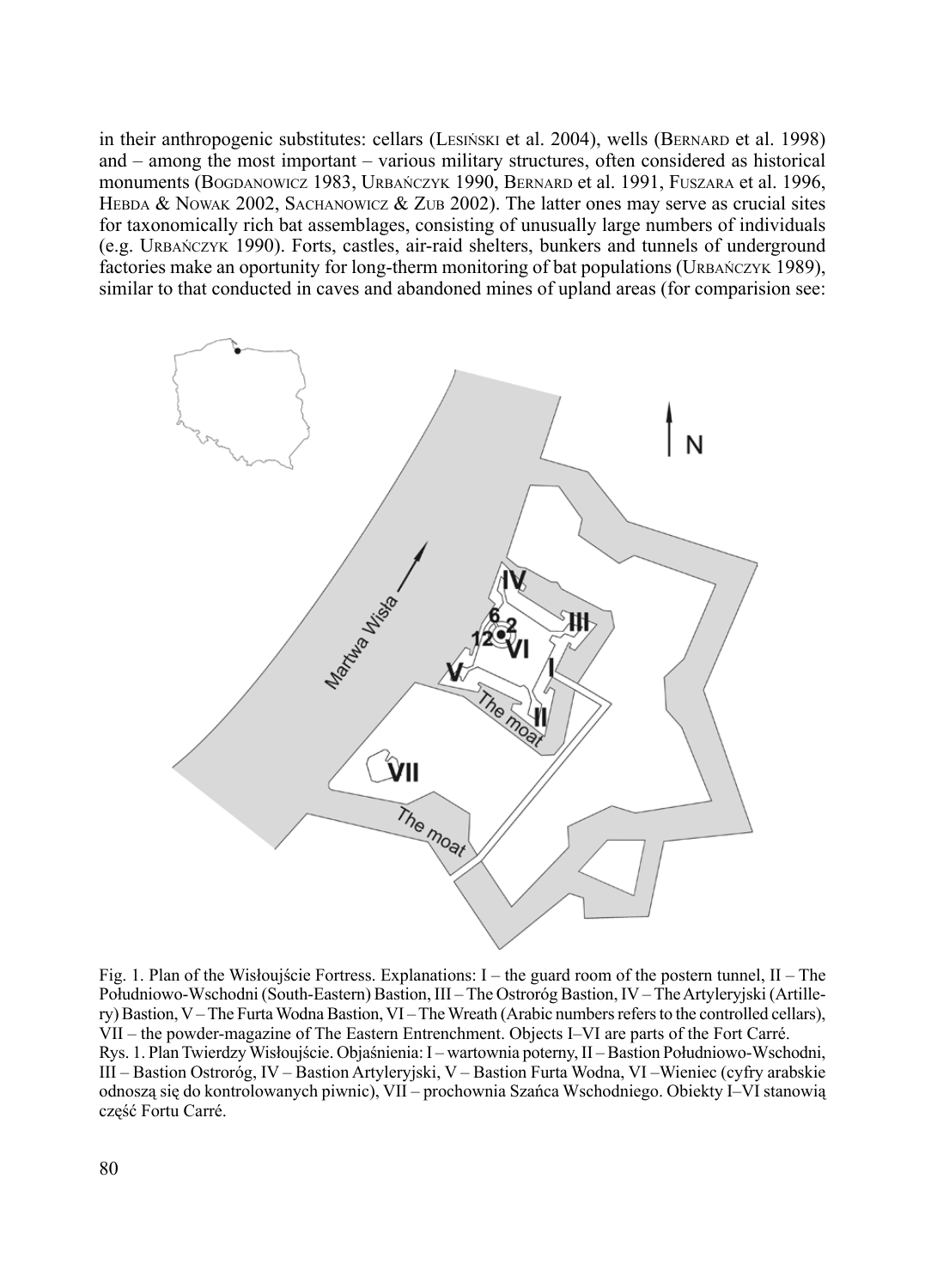Kowalski & Lesiński 1991, Weinreich & Oude Voshaar 1992, Řehák & Gaisler 1999). Although selection of roosts by some bat species in military objects is well known recently (Bogpanowicz & Urbańczyk 1983, Lesiński 1986), the factors affecting their population dynamics remained unexplained, even if patterns of this dynamics were described in many localities (Bagrowska -Urbańczyk & Urbańczyk 1983, Fuszara & Kowalski 1995, Fuszara et al. 1996). Several constructions have stopped to serve for military purposes just in the recent times, they became utilized commercially, abandoned or demolished; restoration works are started in some of them in order to save their historical values, however causing serious threats for wintering bats (e.g. Mitchell-Jones 2004). In contrast, unguarded sites are often under a serious pressure of uncontrolled human penetration, intensifying spontaneous bat arousals (Thomas 1995) or even acts of vandalism (Mitchell-Jones 2004). Thus, intensity of human disturbance in bat hibernacula may vary in space and time, however no case studies were published to document any effects of this factor on bat numbers.

The Polish Baltic Sea Coast is the area of special biogeographic significance. It is known not only as an important bat migratory path (Jarzembowski 2003), but also as a northern limit of distribution for some European species (BAAGØE 2001, GÜTTINGER et al. 2001, BOGDANOWICZ  $&$  RUPRECHT 2004). However, the state of knowledge about distribution and size of winter bat colonies in that region remains insufficient, restricted only to a small portion of available underground constructions (Jarzembowski et al. 2000, Wojtaszyn et al. 2001, Dzięgielewska 2002). No detailed informations were published regardind bat hibernation in one of the most valuable monuments of military architecture – 16th-century Wisłoujście Fortress (Gdańsk City). Scattered data from transitional periods revealed significance of the object for some species recognized as endangered in Poland (*Myotis dasycneme* – Ciechanowski & Przesmycka 2001) or extremely rare in the region (*Myotis brandtii* – Ciechanowski & Sachanowicz 2003). Single winter records of only four species have been published until recently (JARZEMBOWSKI et al. 2000, Ciechanowski & Przesmycka 2001, Ciechanowski & Kokurewicz 2004).

The aim of this study was to describe the structure of bat assemblage using the Wisłoujście Fortress during winter and transitional period, as well as long-term and seasonal changes in the number of bats roosting in the monumental military object. The additional goal of the following paper was to document the effect of temporally varying human disturbance on the largest bat hibernaculum of Polish Baltic Sea Cost.

#### Study areaand history of the site

The Wisłoujście Fortress is located in the Gdańsk city, northern Poland (18° 40' 43" E, 54° 23' 39" N). Geographically, it lies in the eastern part of Baltic Sea Coast region – a border between Vistula Spit and Żuławy Wiślane (delta of the Vistula river). The main object – Fort Carré – was built in the 16th century, as a sea-fortress protecting the port of Gdańsk. It is composed of four Bastions: Południowo-Wschodni (South-Eastern), Ostroróg, Artyleryjski (Artillery) and Furta Wodna. They contain large casemates, built of bricks and covered by earth embankements. The lateral walls of the bastions are built of bricks and stones as well. The fortress was built almost on the sea level, thus neither the casamates nor most of the remaining bat hibernacula are the typical underground roosts, however the thick, brick walls made them well insulated, at least before the main renovation works in 2004–2005. Originally, the casemates were opened on the lateral sides, however the secondary walls were built in these openings in the 20th century, making the insides dark and partially free of frost; the effect was increased when wooden doors were installed in the main casemate gates. The remaining bat hibernacula of the Fort Carré are small cellars under the officers' houses in so called Wreath and small guard-room in the fort's postern. Outside of the central fort, the belt of external earthwork fortifications (The Eastern Entrenchment) was built in the 17th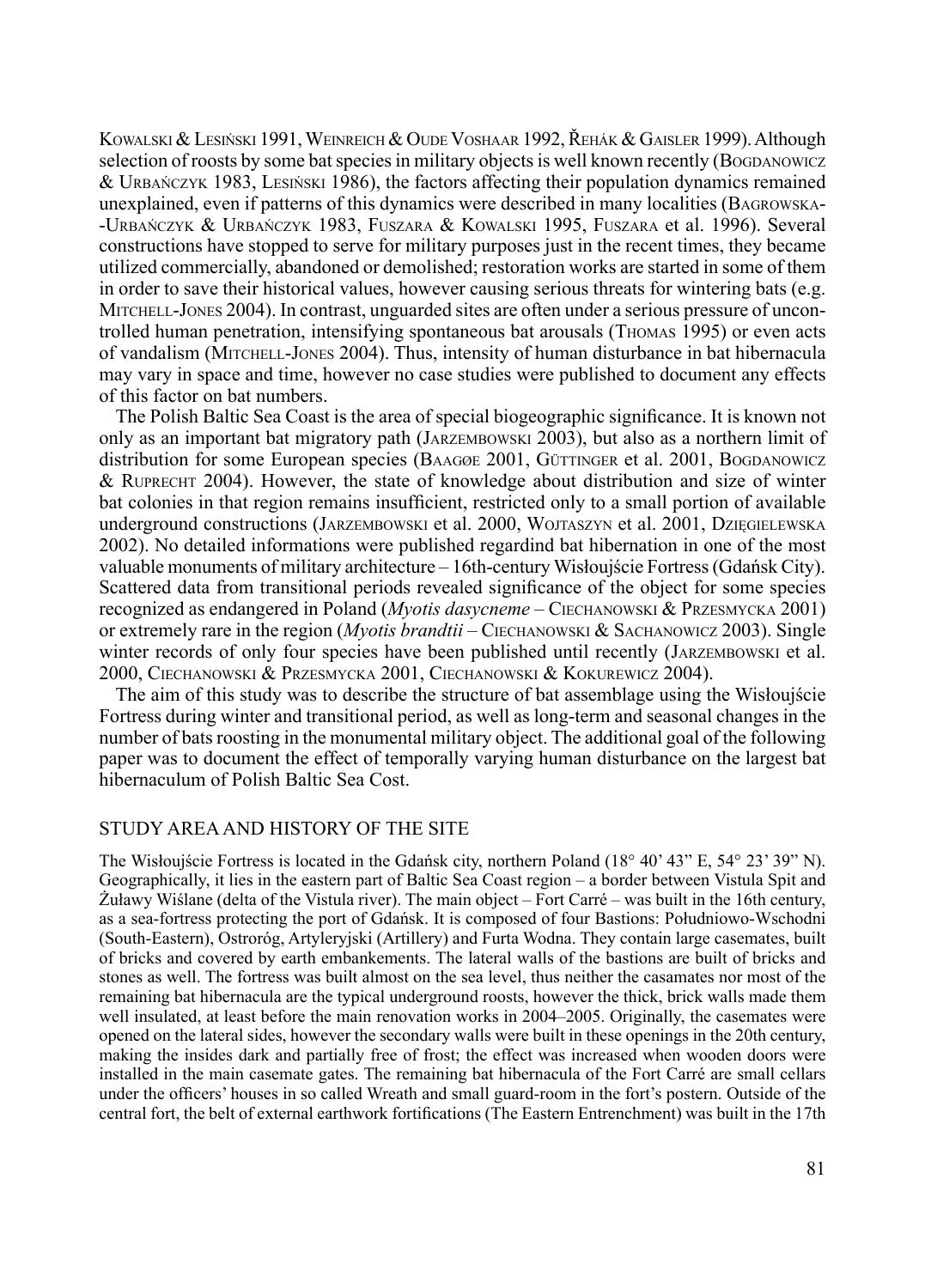century, enriched by the 19th century powder-magazine. The latter object, containing the narrow corridor with some ventilation shafts in the ceiling, maintain a significant bat hibernaculum as well. In February, the casemates and cellars were relatively cool (mean= $3.7 \degree$ C, SD=2.2, range 0.6–9.0  $\degree$ C, n=33) and moderately humid (mean=66.9%, SD=10.4, range 39.0–81.0%, n=19), although these figures may poorly reflect conditions inside of the crevices or ventilation shafts. Mean external temperature in the same period amounted 2.8 °C (SD=4.3, range –7.0–8.0 °C, n=8) (authors' unpublished data).

Both Fort Carré and The Eastern Entrenchment are surrounded by wide moats, filled by brackish waters from neighbouring Martwa Wisła – the dead branch of the Vistula River. Vegetation on The Eastern Entrenchment consists of shrubs, as well as unmanaged tree stand of maples *Acer platanoides*, old, partially dying black poplars *Populus nigra* and lane of monumental horse-chestnuts *Aesculus hippocastanus*. The earthworks of Fort Carré were densly overgrown by *Lycium halimifolium*, removed completely in 2003. The moat banks are covered by scattered beds of *Phragmites australis* and *Schoenoplectus tanbaermontani*.

The Wisłoujście Fortress was demilitarised after the First World War and heavily demolished in 1945. After a partial restoration it was used extensively as a store of paints, windows and vegetable preserves. The vertical ventilation shafts were closed by concrete plates or even fulfilled with soil and rubble what increased an insulation of internal parts of the casemates. The monument faced an increasing devastation as an effect of sea waves, penetration of walls by moat waters, precipitation of salt and air-polution by neighbouring "Siarkopol" company, which stored and processed large amounts of sulphur. Deep crevices appeared in the walls and ceilings of all casemates of Fort Carré, causing a serious threat to the buliding, although – both with loose fragments of plaster – maintaining crucial bat shelters during hibernation. After 1995, the Fortress stopped to be used as a commercial store. The monument, managed by The City of Gdańsk History Museum, became utilised only in summer, as a seasonal tourist attraction. The Fort Carré remained closed and guarded in winter, contrary to the powder magazine of the Eastern Entrenchment, facing uncontrolled human penetration and disturbance.

The Fortress was included on the list 100 most endangered cultural monuments by World Monument Watch in 2000–2001; the situation of the site resulted in starting of wide-scale restoration projects. First renovation works were performed since September 2003, in the same period, when bats used to aggregate in winter roosts. They included archeological excavations, prospecting drillings and removal of earth embankements in Bastion Artyleryjski, as well as temporary opening of ventilation shafts in all bastions (the latter was performed in October). In the same period the Fortress became recognized as an important bat site by Polish Ministry of Environment (established as Special Area of Protection PLH 220037 in Natura 2000 European network). All works were stopped during the winter 2003/2004, while the ventilation shafts were closed provisionally (with spreadsheets of plastic foil) after an intervention of environmental officials. Restoration started again in spring 2004, resulting in fulfillment of all crevices in internal walls of Bastion Artyleryjski with cement; in summer 2005 they became completely covered with desalination compress. The small room in its casemates was separated from their remaining parts with a provisional synthetic curtain (only in winter 2004/2005). Additionally, a secondary wall in South-Eastern Bastion was partially removed in 2005, resulting in appearance of ice-cover in one of the corridors. All works were stopped for the two last winter periods. As a partial compensation for negative results of renovation works, the powder-magazine of the Eastern Entrenchment was modified in order to increase its capacity as bat hibernaculum. Its entrance was closed with bat grills (MITCHELL-JONES 2004), while walls of air bricks and water reservoir were built inside in summer 2005.

### Material and methods

All four bastions of the Fort Carré and cellar no. 12 of the Wreath were checked every February between 2000 and 2006 (7 checks). In winter season 2002/2003 these objects were checked every month (since September until April), in order to reveal seasonal dynamics in the number of bats (9 checks). Additional objects (cellars no. 2 and 6, guard-room of the postern tunnel) were checked irregularly until 2005, when all potential bat hibernacula in the Fortress area were controlled for the first time. Fort Carré was controlled also 5 times in winter 1993/1994 (December–March), on 27 November 1999, three times in the autumn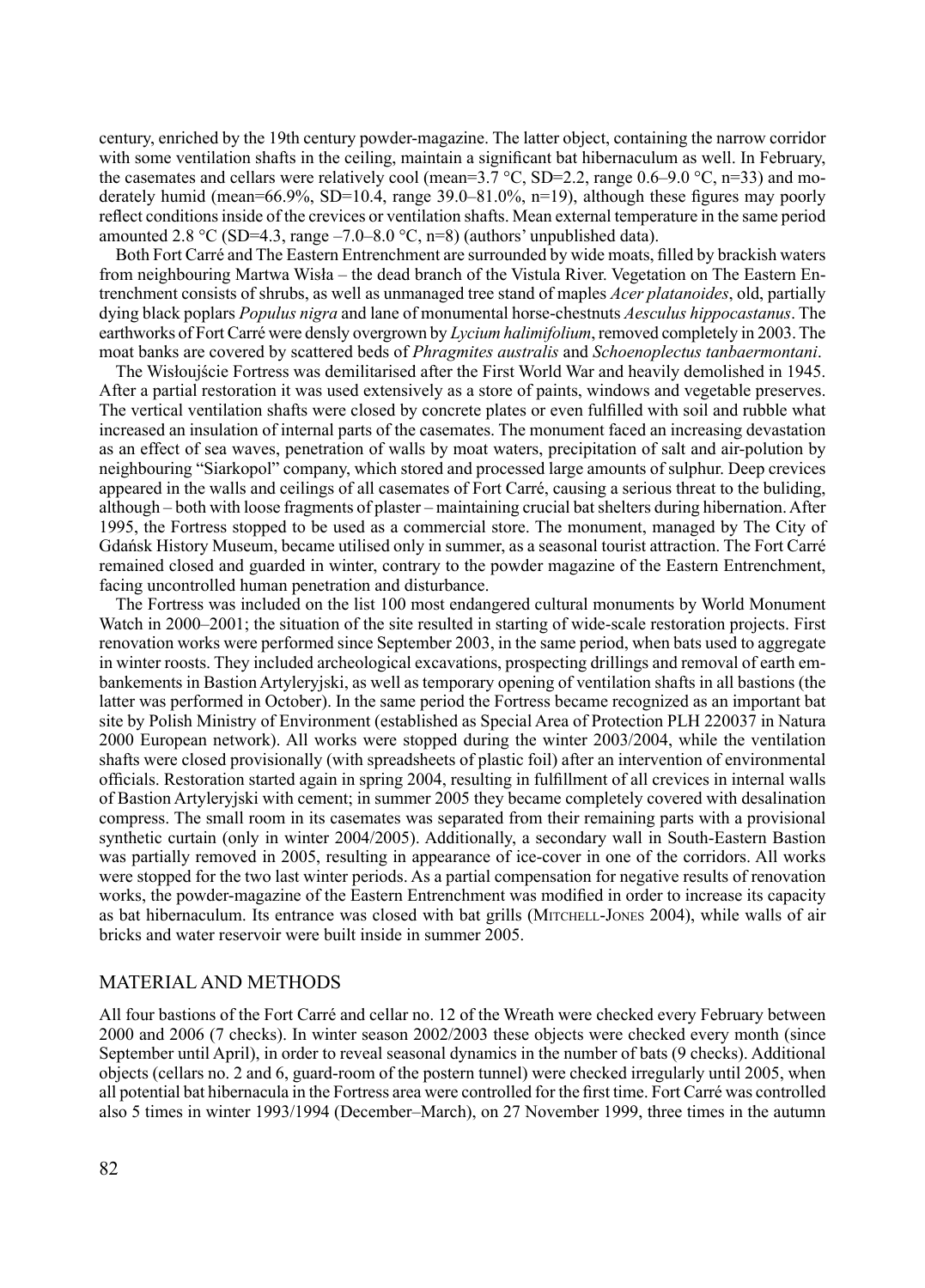2003 (29 October, 18 September, 19 December) and on 8 April 2006. The powder-magazine of the Eastern Entrenchment has been checked during every visit since September 2003. In total, 28 controls of the Fortress were conducted between 1993 and 2006.

During each visit all visible bats were counted in the controlled objects, including those hidden in deep crevices and ventilation shafts. Potential shelters were checked using torches and head-lamps. We avoided handling of bats, except for species needing a careful examination of dental features or taking some measurments (*Pipistrellus* spp., *Myotis mystacinus*, *Myotis brandtii*).

Five times (6 October 2000, 21 October 2000, 14 September 2002, 14 September 2003, 15 October 2006) a mist netting was performed at the entrances of bastions of the Fort Carré. Two or four ECOTONE mist nets were set up since dawn until midnight. Captured bats were determined to the species, sexed, aged (in the case of *M. daubentonii* – RICHARDSON 1994), weighed and their forearms measured prior to release.

#### **RESULTS**

In total, nine bat species were recorded in autumn-spring period: Large mouse-eared bat *Myotis myotis* (Borkhausen, 1797), Natterer's bat *Myotis nattereri* (Kuhl, 1817), Whiskered bat *Myotis mystacinus* (Kuhl, 1817), Brandt's bat *Myotis brandtii* (Eversmann, 1845), Pond bat *Myotis dasycneme* (Boie, 1825), Daubenton's bat *Myotis daubentonii* (Kuhl, 1817), serotine *Eptesicus serotinus* (Schreber, 1774), Nathusius' pipistrelle *Pipistrellus nathusii* (Keyserling et Blasius, 1839) and brown long-eared bat *Plecotus auritus* (Linnaeus, 1758). Among them, *M*. *nattereri* was the most numerous, with a significant share of *M*. *daubentonii* (Table 1). Both species were found during almost every control since the beginning of the study. *M*. *dasycneme* appeared to be the third most numerous species, amounting not more than 5.2% of all bats, but regularly encountered since its first winter observation on 11 February 2002. Single *M*. *myotis* appeared irregularly (10 February 2001, 17 April 2003) until 2004, when it became a permanent element of bat assemblage wintering in Fort Carré. The remaining species were noted only sporadically: *P*. *auritus* (29 October 2003, 19 December 2003, 24 February 2004, 18 February 2005), *E*. *serotinus* (21 November 2002, 21 January 2003, 18 February 2005), *M*. *mystacinus* (1 male, 21 November 2002: Bastion Ostroróg), *M*. *brandtii* (1 female, 17 April

Table 1. The number and percentage of bat records from Wisłoujście Fortress. Autumn: 14 IX – 20 XII, winter: 21 XII – 20 III, spring: 21 III – 17 IV

Tab. 1. Liczba stwierdzeń i udział procentowy gatunków nietoperzy w Twierdzy Wisłoujście. Jesień (autumn): 14 IX – 20 XII, zima (winter): 21 XII – 20 III, wiosna (spring): 21 III – 17 IV

| species               |     | autumn |                | winter        |                | spring |      | total |  |
|-----------------------|-----|--------|----------------|---------------|----------------|--------|------|-------|--|
|                       | n   | $\%$   | n              | $\frac{0}{0}$ | n              | $\%$   | n    | $\%$  |  |
| Myotis myotis         | 2   | 0.3    | 10             | 0.7           | $\overline{4}$ | 1.4    | 16   | 0.7   |  |
| Myotis nattereri      | 225 | 37.6   | 927            | 67.3          | 198            | 71.0   | 1350 | 59.8  |  |
| Myotis mystacinus     |     | 0.2    |                | 0.0           |                | 0.0    |      | < 0.1 |  |
| Myotis brandtii       |     | 0.0    |                | 0.0           |                | 0.4    |      | < 0.1 |  |
| Myotis dasycneme      | 31  | 5.2    | 41             | 3.0           | 8              | 2.9    | 80   | 3.5   |  |
| Myotis daubentonii    | 260 | 43.4   | 239            | 17.3          | 50             | 17.9   | 549  | 24.3  |  |
| Eptesicus serotinus   |     | 0.2    | $\overline{c}$ | 0.1           |                | 0.0    | 3    | 0.1   |  |
| Pipistrellus nathusii |     | 0.0    |                | 0.1           |                | 0.0    |      | < 0.1 |  |
| Plecotus auritus      |     | 0.2    | 2              | 0.1           |                | 0.0    | 3    | 0.1   |  |
| indeterminate         | 78  | 13.0   | 156            | 11.3          | 18             | 6.5    | 252  | 11.2  |  |
| total                 | 599 | 100.0  | 1378           | 100.0         | 279            | 100.0  | 2256 | 100.0 |  |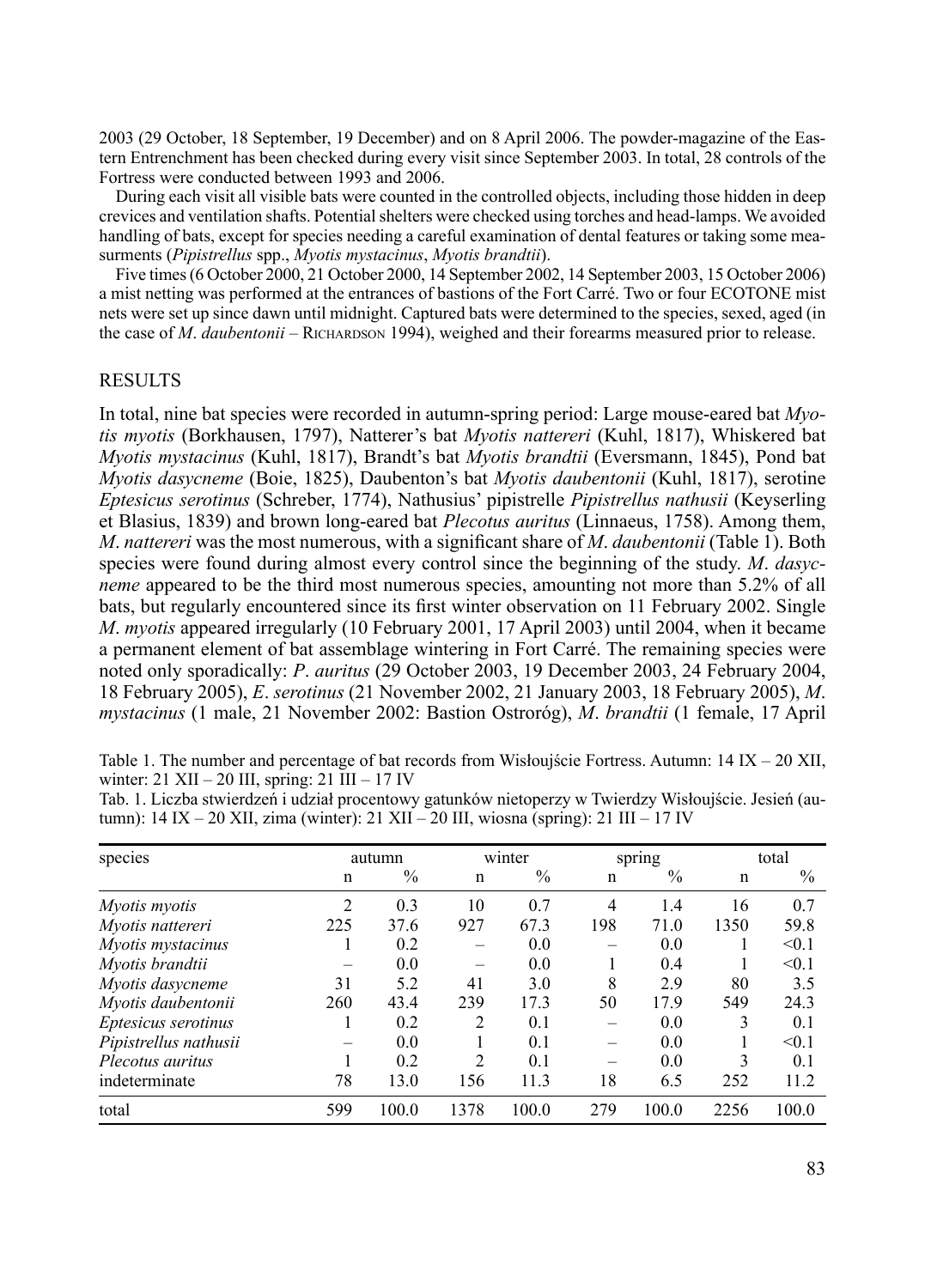Table 2. The number and species composition of bats hibernating in Wisłoujście Fortress, counted on 18.02.2005. Explanations: I – the guard room of the postern tunnel, II – The Południowo–Wschodni (South-Eastern) Bastion, III – The Ostroróg Bastion, IV – The Artyleryjski (Artillery) Bastion, V – The Furta Wodna Bastion, VI – cellars of the Wreath, VII – the powder-magazine of The Eastern Entrenchment Tab. 2. Liczebność i skład gatunkowy nietoperzy zimujących w Twierdzy Wisłoujście dnia 18.02.2005. Objaśnienia: I – wartownia poterny, II – Bastion Południowo-Wschodni, III – Bastion Ostroróg, IV – Bastion Artyleryjski, V – Bastion Furta Wodna, VI – piwnice Wieńca, VII – prochownia Szańca Wschodniego

| species           |   | П  | Ш              | IV             |                |    | VI |   | VІІ | total | $\%$  |
|-------------------|---|----|----------------|----------------|----------------|----|----|---|-----|-------|-------|
|                   |   |    |                |                |                | 12 | 2  | 6 |     |       |       |
| M. myotis         |   | 2  |                |                |                |    |    |   |     | 4     | 1.3   |
| M. nattereri      | 3 | 53 | 8              | 143            | 13             | 3  | 2  | 4 | 18  | 247   | 78.9  |
| M. dasycneme      |   | 10 |                |                |                |    |    |   |     | 11    | 3.5   |
| M. daubentonii    |   | 11 | $\mathfrak{D}$ | 2              | 4              |    |    |   | 11  | 30    | 9.6   |
| E. serotinus      |   |    |                |                |                |    |    |   |     |       | 0.3   |
| P. auritus        |   |    |                |                |                |    |    |   |     |       | 0.3   |
| indeterminate     |   | 4  | 4              | 3              |                |    |    |   | 5   | 19    | 6.1   |
| total             | 3 | 82 | 14             | 148            | 18             | 4  | 3  | 4 | 37  | 313   | 100.0 |
| number of species |   | 6  | 2              | $\mathfrak{D}$ | $\mathfrak{D}$ |    |    |   | 4   | 6     |       |

2003: Bastion Artyleryjski) and *P*. *nathusii* (1 male, 16 February 2003: Bastion Furta Wodna). In total 2256 bat records were noted (Table 1) and 313 bats were counted maximally in the whole Fortress (Table 2).

The species composition varied in time. In autumn, *M*. *daubentonii* predominated, but in winter and spring *M*. *nattereri* was a dominating taxon. The proportion of *M*. *daubentonii* compared to *M*. *nattereri* was significantly higher in autumn than in winter (Chi-square test with Yates' correction,  $\chi^2$ =176.50, p<0.0001), in autumn than in spring ( $\chi^2$ =73.85, p<0.0001), but did not differ between winter and spring ( $\chi^2$ =0.00, p>0.9).

The total number of hibernating bats in the Fortress has changed significantly since 1994. After closing of the commercial stores it began to increase progressively ( $r=0.86$ ,  $p<0.02$ ;  $y=$  $-41415.7626 + 20.7553957x$ ) until 2005, when it reach the maximum. This trend was interrupted only in winter 2003/2004, when first renovation works, excavations and prospecting drillings were performed in autumn. However, a year later, the number of bats roosting in the Fort Carré dropped about 77% in association with removal of secondary wall in South-Eastern Bastion and covering of the walls with desalination compress in Artillery Bastion. Although the number of bats counted in newly adapted powder-magazine of the Eastern Entrenchment increased almost twice, it did not compensate a population decline in the remaining objects.

Hibernating bats were unevenly distributed in the Fortress area, with 85% of the assemblage concentrated in just three objects. The highest species richness was observed in South-Eastern Bastion and powder-magazine of the Eastern Entrenchment, while the highest number of individuals appeared in the Artillery Bastion. Only a few bats were noted in the remaining six objects (Table 2). With respect to the species composition, the first two objects appeared to be the most vaulable bat hibernacula, where most individuals of *M*. *dasycneme* spend winter and mate in autumn (observations of copulating pond bats in 2002). Progressing restoration works strongly affected the spatial distribution of bats. After their first stage in 2003, performed in the autumn, bats number decreased more than one third in the Artillery Bastion, but increased in the South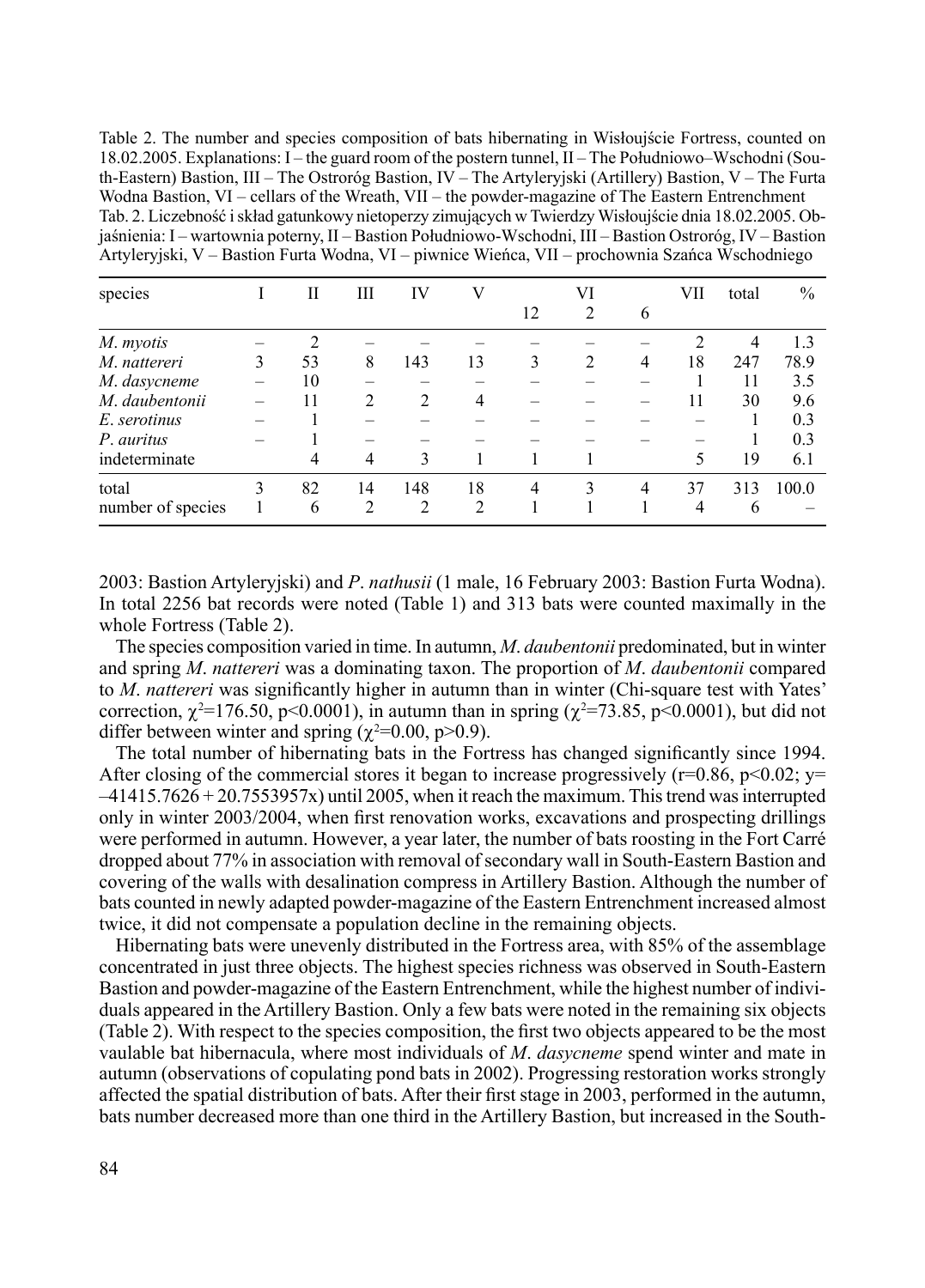-Eastern Bastion (Fig. 3). However, the fulfillment of crevices in the Artillery Bastion did not cause any decline of bats number in the next winter season (2005). Moreover, they aggregated almost all in one place  $-$  a small chamber, separated by a plastic curtain, where three, large clusters of *M*. *nattereri* (59, 51 and 17 individuals) hanged directly on its walls and composing a majority (88%) of all bats wintering in this bastion. Such a behaviour was formerly unknown in the Fortress, where most of the animals hibernated hidden in ceiling cracks, dispersed among several, smaller clusters. Only after the second stage of restoration works, bats almost completely abandoned the Artillery Bastion, where not only crevices were filled, but also the temporary curtain was removed (Fig. 4).

The number of bats varied strongly through the season as well (Fig. 5). The largest aggregations of *M*. *daubentonii* appeared in early September. Contrary to the winter period (see above), they did not hide in the crevices, but covered the ceilings and walls of ventilation shafts in dense clusters. The number of *M*. *daubentonii* declined visibly in the third decade of September, later increasing again, but not reaching the earlier level. It remained relatively stable between October



Fig. 2. Long-therm changes in the number of bats hibernating in the Wisłoujście Fortress in 1994–2006, based on February counts. Explanations: 1. Autumn works in Artillery Bastion (prospecting drillings, archeological excavations, opening of ventilation shafts, removal of earth embankements); 2. Summer renovation works (fulfillment of crevices and laying of desalination compress on walls in Artillery Bastion, partial removal of secondary wall in South-Eastern Bastion).

Rys. 2. Długoterminowe zmiany liczebności nietoperzy zimujących w Twierdzy Wisłoujście (lata 1994– 2006), w oparciu o liczenia w lutym. Objaśnienia: 1. Jesienne prace w Bastionie Artyleryjskim (wiercenia rozpoznawcze, wykopaliska archeologiczne, udrożnienie przewodów wentylacyjnych, usunięcie nasypów ziemnych znad sklepienia); 2. Letnie prace remontowe (wypełnienie szczelin i pokrycie kompresem odsalającym wewnętrznych ścian Bastionu Artyleryjskiego, częściowe usunięcie wtórnego zamurowania w Bastionie Południowo-Wschodnim).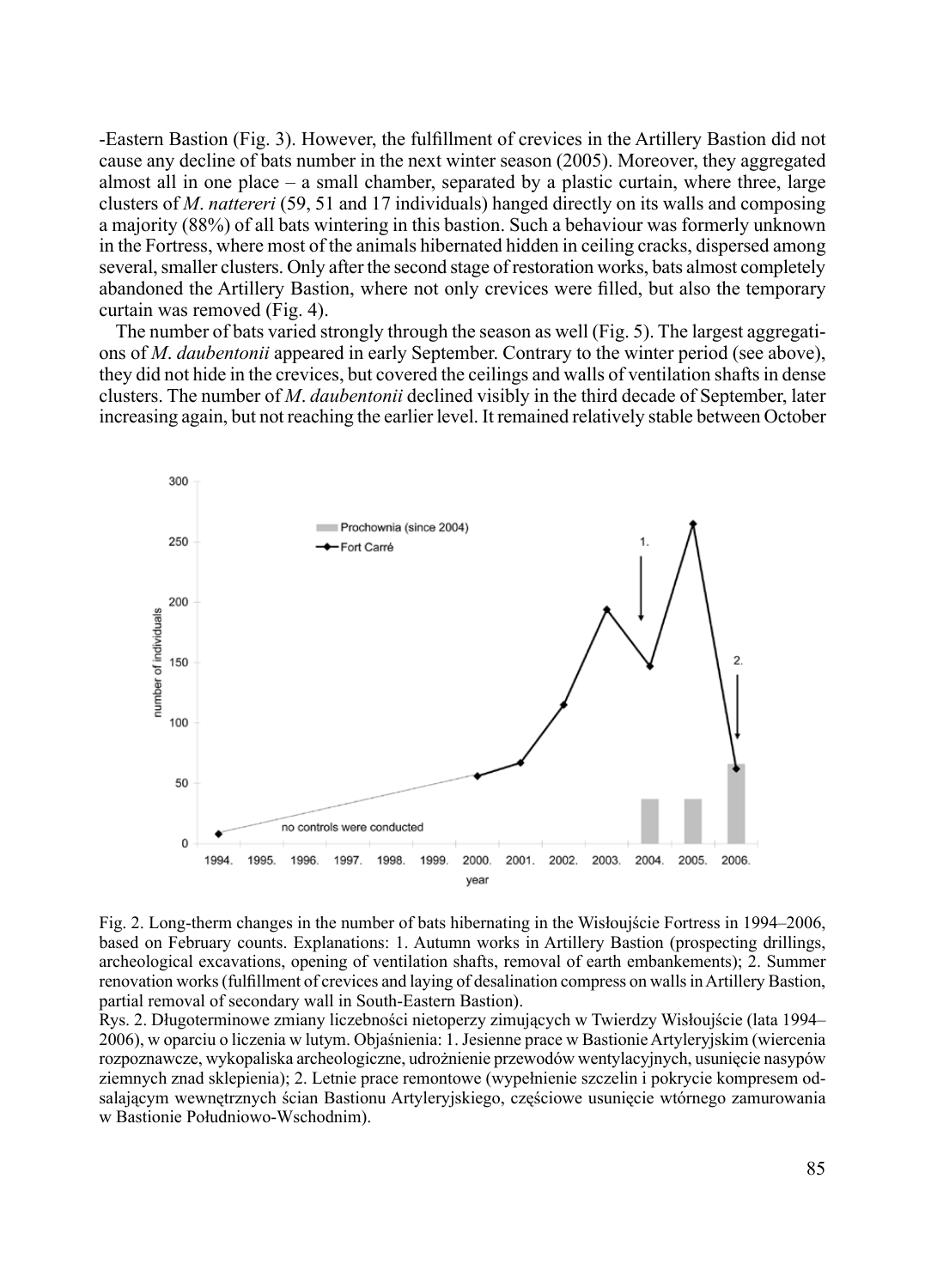

Fig. 3. Effect of works conducted in Artillery Bastion in autumn 2003 on bats number in particular parts of Fort Carré, expressed as a differrence in bat number between December 2002 and 2003. Rys. 3. Wpływ prac prowadzonych w Bastionie Artyleryjskim jesienią 2003 na liczebność nietoperzy

w poszczególnych częściach Fortu Carré, wyrażony jako różnica w liczbie osobników między grudniem 2002 i 2003.



Fig. 4. Effect of works conducted in Artillery and South-Eastern Bastions in 2005 on bats number in particular parts of Wisłoujście Fortress, expressed as a differrence in bat number between February 2005 and 2006.

Rys. 4. Wpływ prac prowadzonych w Bastionach Artyleryjskim i Południowo-Wschodnim w roku 2005 na liczebność nietoperzy w poszczególnych częściach Twierdzy Wisłoujście, wyrażony jako różnica w liczbie osobników między lutym 2005 i 2006.

86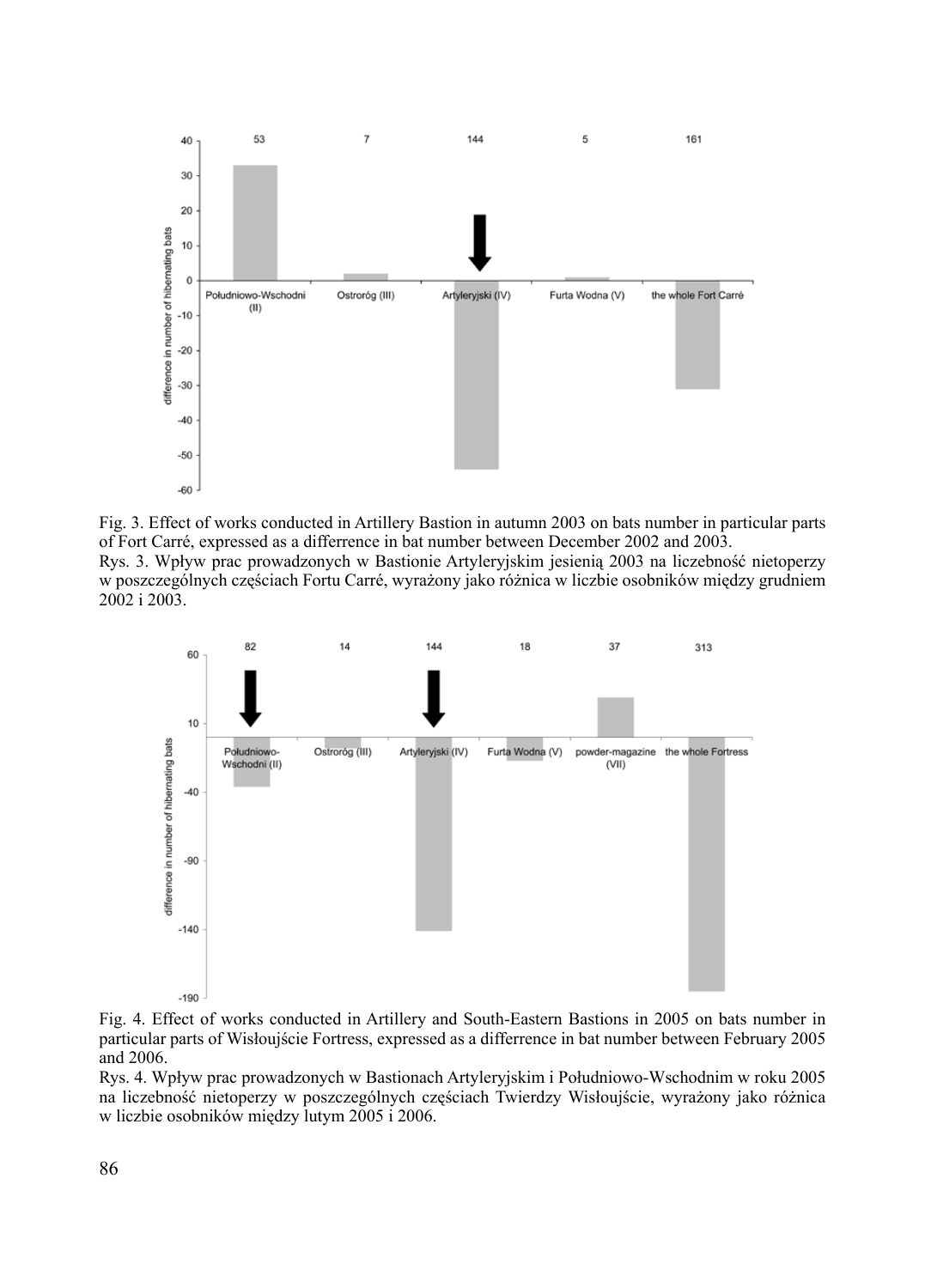Table 3. The species and sex composition of bats netted in autumn in the entrances of casemates and powder-magazine of the Wisłoujście Fortress

| Tab. 3. Skład gatunkowy i struktura płciowa nietoperzy odławianych w sieci jesienia przy wylotach z ka- |  |  |  |
|---------------------------------------------------------------------------------------------------------|--|--|--|
| zamat i prochowni Twierdzy Wisłoujście                                                                  |  |  |  |

| species              | males | females | total | $\%$ |
|----------------------|-------|---------|-------|------|
| <i>Myotis myotis</i> |       |         |       |      |
| Myotis nattereri     |       |         |       | 16   |
| Myotis mystacinus    |       |         |       |      |
| Myotis dasycneme     | 10    |         |       | 18   |
| Myotis daubentonii   | 24    | 16      | 40    | 60   |
| total                | 43    |         |       | 100  |

and February, decreasing finally in spring. A similar seasonal dynamics was revealed by *M*. *dasycneme*, however basing on a very small sample (n=39 records). The number of *M*. *nattereri* – after an early peak in the beginning of season – dropped almost to zero in October. However, it increased about 60 times until January, exceeding the number of *M*. *daubentonii* already in the late autumn. The highest number of *M*. *nattereri* was recorded in March (declining almost six times in the next month), but the highest total number of bats – in February.



Fig. 5. Seasonal dynamics in the number of bats roosting in Wisłoujście Fortress in winter 2002/2003. Rys. 5. Sezonowa dynamika liczebności nietoperzy wykorzystujących Twierdzę Wisłoujście jako kryjówkę zimą 2002/2003.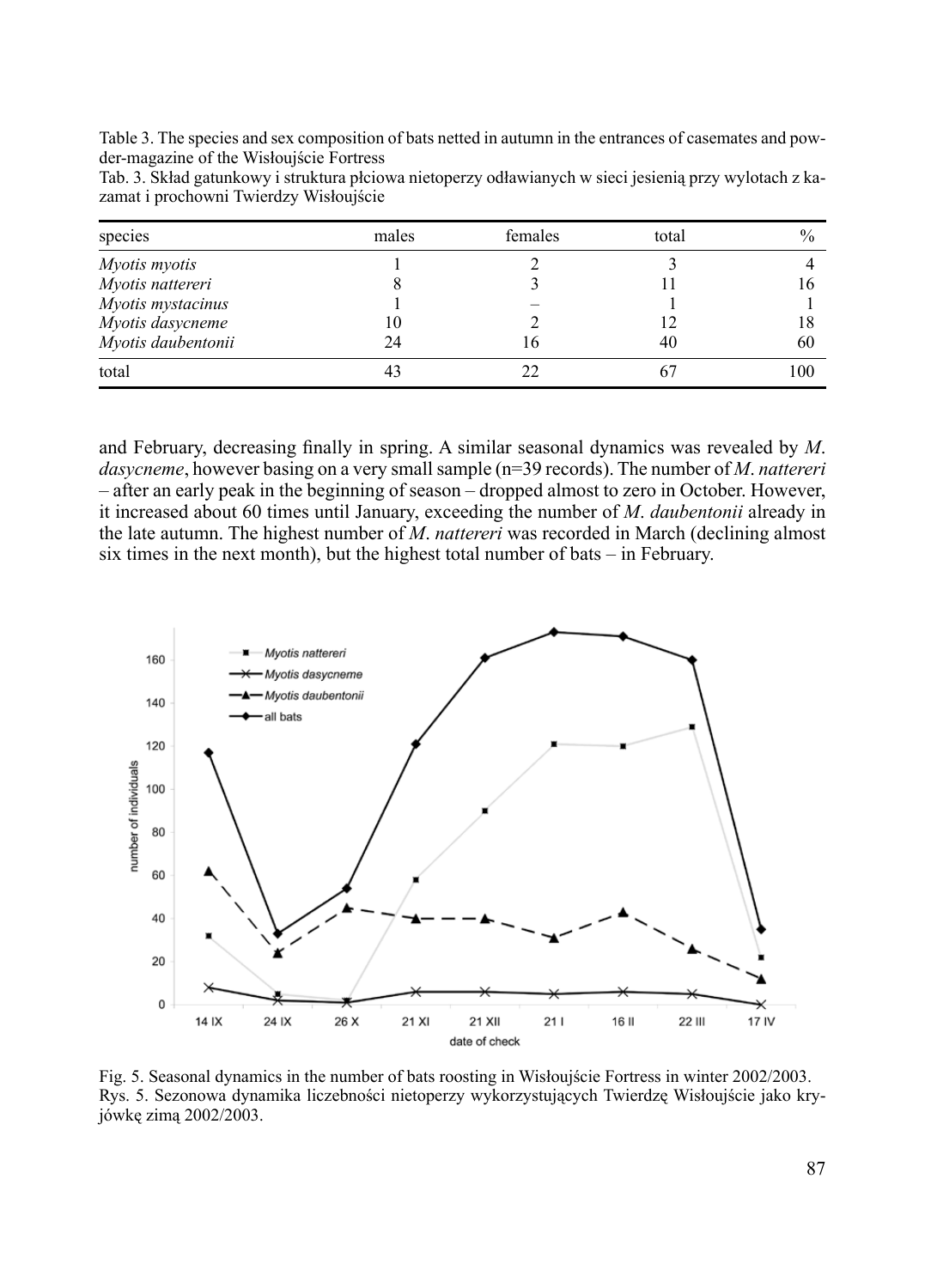Among bats netted in the autumn (n=67), *M*. *daubentonii* predominated, but the high percentage of *M*. *dasycneme* (18%) was noticeable (Table 3). Most captured individuals were males, however a sex ratio did not differ significantly from 1:1 ( $\chi^2$ =2.74, p>0.09). Among *M*. *daubentonii* 31 juveniles (yearlings) and 9 adults were captured; difference from 1:1 age ratio was statistically significant ( $\chi^2$ =5.41, p=0.02). When the mist netting was conducted, several individuals of small *Myotis* were observed flying inside of casemates.

#### **DISCUSSION**

The number of bats roosting in the Wisłoujście Fortress during winter period placed it among the largest bat hibernacula in the Polish Baltic Sea Coast, at least in some seasons. Only one site – ruins of amunition factory in Police near Szczecin – appears larger, accumulating more than 1300 hibernating individuals (K. Drabińska, J. Żejmo, M. Dzięgielewska in Kepel et al. 2005). About 200 individuals were counted maximally in the castle of Teutonic Knights in Malbork (Stec & Kasprzyk in Kepel et al. 2005) and 120–150 individuals in bunkers of Kołobrzeg-Stadion and Szczecin-Zdroje (Wojtaszyn et al. 2001, Dzięgielewska 2002). No other bat hibernaculum located in Gdańsk city has ever been used by more than 90 animals (Jarzembowski et al. 2000).

Among the species recorded in Wisłoujście, some of them are of special significance, even if only exceptionaly encountered. *M*. *brandtii*, although considered as widely distributed in Poland, is extremely rare in the northern part of the country. It is only the second known locality of this species in the Baltic Sea Coast region (Ciechanowski & Sachanowicz 2003). *P*. *nathusii* is a long-distance migrant, known to leave Central Europe for winter and hibernating in hollow trees or houses located in milder climate of western Europe (Strelkov 1969). The Wisłoujście Fortress is the first known winter site of *P*. *nathusii* in Poland and quite an unusual type of hibernaculum, although the recent winter record of the species from Czech Republic is also associated with a similar object (a castle cellar, BENDA & HOTOVÝ 2004). Among the regular inhabitants of the Fortress, *M*. *dasycneme* should be considered as the most interesting species. Regarded as globally vulnerable (Hutson et al. 2001) and nationally endangered (Wołoszyn 2001), it is included in Annex II of EU Habitat Directive, justifying designation of Natura 2000 site in Wisłoujście Fortress. Polish hibernacula do not concentrate large numbers of *M*. *dasycneme*. Its share in winter bat assemblages usually do not exceed 0.5% (Bagrowska-Urbańczyk & Urbańczyk 1983, Lesiński 1986, Kowalski & Lesiński 1991, Fuszara et al. 1996) and even in some large brick forts no pond bats are encountered (BOGDANOWICZ 1983, FUSZARA & Kowalski 1995, Hebda & Nowak 2002). Wisłoujście Fortress is one of the largest winter sites of *M*. *dasycneme* in Poland, along with Fort Osowiec in Biebrza River Valley (at maximum 34 individuals – Lesn'ski & Kowalski 2002) and four other localities (including three fortification complexes), each concentrating no more than  $6-15$  individuals (CIECHANOWSKI & KOKUREWICZ 2004, T. Kokurewicz in litt.). In fact, the real number of pond bats roosting in the Fortress can be even higher, what may be presumed from regular captures of *M*. *dasycneme* in autumn and observations of some individuals hiding deeply in narrow crevices. Bogdanowicz (1983) stated that *M*. *dasycneme* avoided winter quarters located in heavily urbanized areas, thus being a bioindicator of the changes in a habitat subjected to urbanization pressure. This hypothesis can recently be rejected, as the Wisłoujście Fortress – intensively used by this species both in autumn and winter – is located on the edge of densely populated city, where two large chemical factories have polluted the neighbouring area since 1969.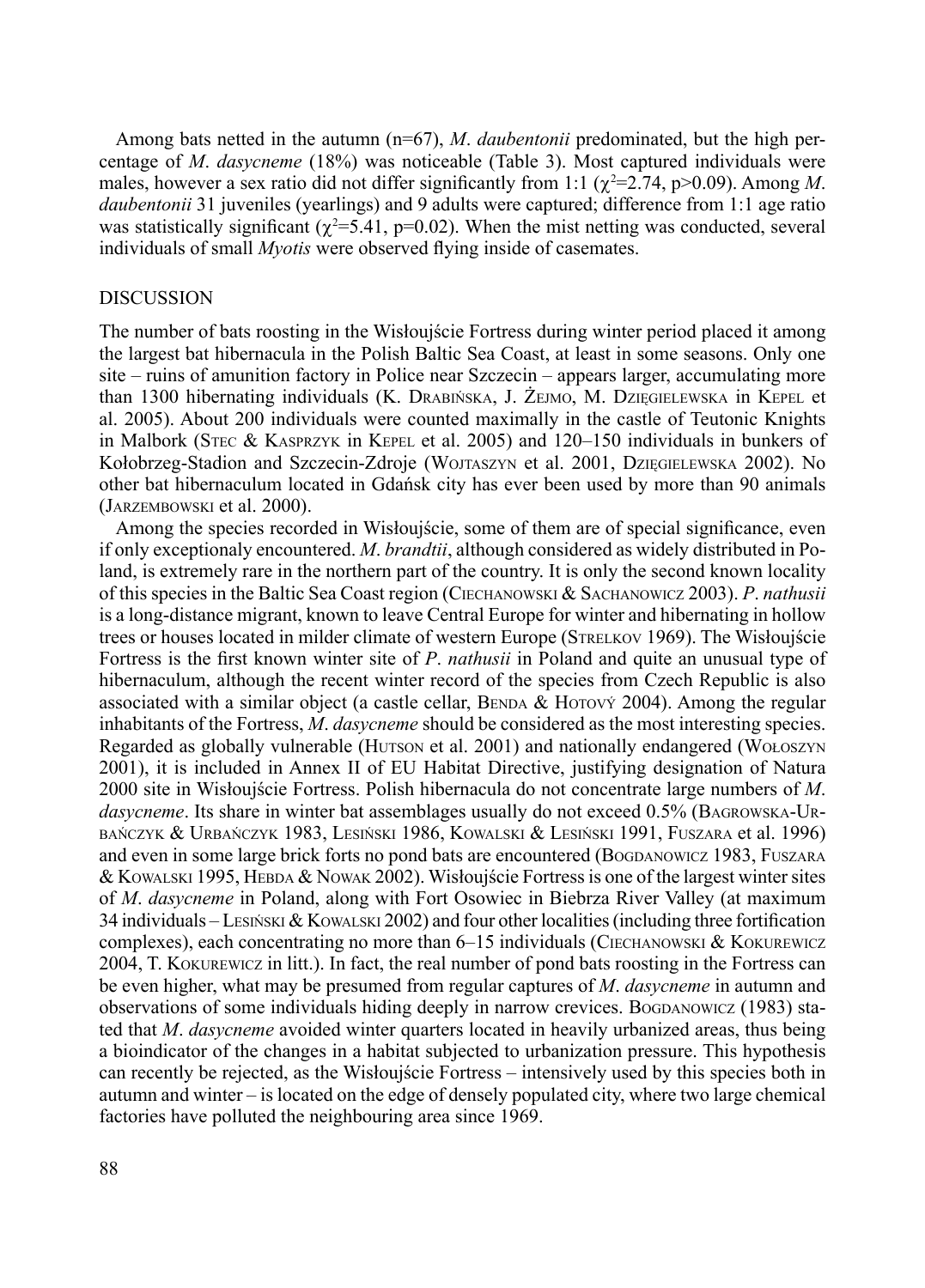The species composition of bats wintering in Wisłoujście Fortress differed from that recorded in the other large, brick forts of Poland. In central and northeastern part of the country, forts are inhabited mainly by a barbastelle *Barbastella barbastellus* (Schreber, 1774) composing 50.8% of all bats (Fuszara et al. 1996). Also in the forts of Nysa (Lower Silesia) barbastelle is the most numerous species (HEBDA  $&$  Nowak 2002), while in the forts of Poznań it composed at least 14.1–20.9% of winter bat colonies (Bogdanowicz 1983). Barbastelle is an oligothermophilous species, hibernating in  $0.0-3.0$  °C (BOGDANOWICZ & URBAŃCZYK 1983) and large forts are considered rather cool roosts with intensive air circulation (due to many entrances and windows), what explains high numbers of *B*. *barbastellus* spending winters there. Thus, the lack of any barbastelles hibernating in Wisłoujście Fortress seems astonishing, however the species does not occur anywhere in Gdańsk (Jarzembowski et al. 2000) and it is a very rare bat in the whole Pomerania region (KOWALSKI & SZKUDLAREK 2003). Instead, the winter bat assemblage of the studied locality is dominated by moderately thermophilous species, i.e. *M*. *nattereri* and *M*. *daubentonii*. However, they are known to find shelters in the deep, highly located crevices and ventilation shafts (BOGDANOWICZ & URBAŃCZYK 1983, LESIŃSKI 1986), where the temperature may be significantly higher and more stable than in the corridors themsleves.

Low number of bats in the period, when object was intensively used as a commercial store, confirms their sensibility to repetitive disturbance (light, noise) during hibernation (Thomas 1995). Later increase in bat numbers appeared similar to that observed in roosts newly opened for these animals, e.g. the old mines, where exploitation came to an end (LUTSAR et al. 2000, BIHARI 1998 in GÜTTINGER et al. 2001). Also in winter quarters, where bats were intensively banded, their numbers increased several times after the end of marking programm (Lesiński 1990, Řehák & Gaisler 1999). Spatio-temporal dynamics of bat numbers in the Wisłoujście Fortress suggest however, that human pressure restricted only to the part of fortification complex forced at least some bats to change roost for the nearest available, not to leave completely the area. Movements among hibernacula in one and the same winter season (apparently associated with flying outside) were reported during some banding programmes (BOGDANOWICZ  $&$  URBANCZYK 1983, Gaisler et al. 2003). Bats may change their shelter not only directly due to the human activity, but its subsequent effects on internal conditions. At least some elements of restoration works (removal of secondary wall, opening of ventilation shafts) might strongly affect microclimate in the casemates, causing bats not only hiding deeper in the crevices (reaction observed frequently in *M*. *daubentonii* when ambient temperature decreased – Kokurewicz 2004), but also moving into unaffected parts of the Fortress. The latter behaviour can be compared with that recorded in *B*. *barbastellus* wintering in small, concrete bunkers and regularly moving from the upper floor to the dried wells in the coldest months (Sachanowicz & Zub 2002). Our observations showed however, that alternative roosts could only partially compensate the effect of human pressure on hibernaculum, likely due to unpredictable character of this factor.

The phenology of bat occurrence in Fortress resembles that observed in the other fortifications of lowland Poland. *M*. *daubentonii* is a bat appearing earlier in the undergrounds that *M*. *nattereri* and the highest numbers of this species are observed in the autumn, decreasing later during winter months (Bagrowska-Urbańczyk & Urbańczyk 1983, Jurczyszyn 1998). However, the mentioned peak in the number of Daubenton's bats was reported a bit later – from October (Lesiński 1986, Fuszara & Kowalski 1995, Fuszara et al. 1996) or even from November (Jurczyszyn 1998). Thus, the mass occurrence of *M*. *daubentonii* in the Fortress in September is worth noticing, possibly representing a short-therm phenomenon shifting in time among years – we observed it on 14 September 2002 but not on 18 September 2003. The species composition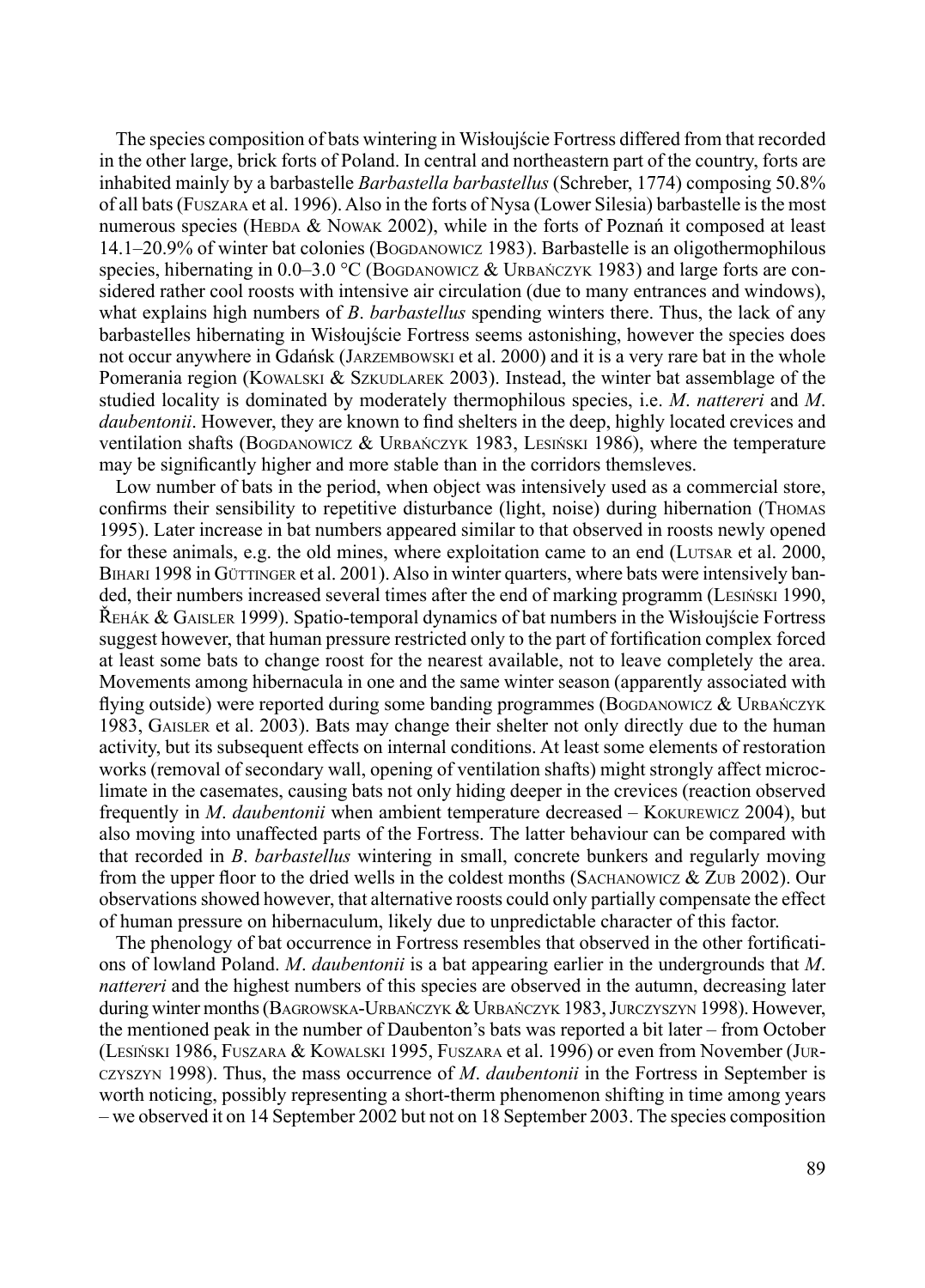of bats netted in autumn resembled that recorded inside of the casemates, although it may not represent the latter ones (they remained in a deep torpor) but the animals visiting the Fortress in order to take part in a swarming behaviour (sensu Parsons et al. 2003). Several individuals of *M*. *daubentonii* visited the Modlin Fortress near Warsaw even in August, however they number dropped almost to zero in the first week of September and increased again. Most of the individuals appearing then in Modlin remained active, flying inside of the forts, and only 4% of bats ringed in the autumn (including those found in lethargy) stayed there in winter (Lesiński 1990). Thus it was possible that high numbers of *M*. *daubentonii* roosting in the Fortress in September did not refer to the animals counted later in mid-winter but to the bats using the site as a transitional shelter during autumn movements.

Contrary to *M*. *daubentonii*, the maximum numbers of *M*. *nattereri* in hibernacula are usually observed in mid-winter, mostly in January–February (Bagrowska-Urbańczyk & Urbańczyk 1983, Fuszara et al. 1996), sometimes in March (Fuszara & Kowalski 1995) or December (Jurczyszyn 1998). The earlier results are, thus, consistent with our observations, however an early peak in the number of Natterer's bats, revealed in the half of September, was recorded for the first time. These animals could also use the Fortress as a transitional roost, leaving it after a short time, what may be judged from the very low numbers of *M*. *nattereri* in October, confirmed also in the other sites (Lesiński 1986, Fuszara et al. 1996, Jurczyszyn 1998). There are almost no earlier studies to compare with our data on phenology of *M*. *dasycneme*. The two series of censuses conducted by LESINSKI & KOWALSKI (2002) in northeastern Poland revealed the numbers of pond bats at least 2–10 times higher in November–December than in February. No such phenomenon was observed in Wisłoujście and the September peak in the number of *M*. *dasycneme* seems to reveal the same aspect of annual life cycle as in *M*. *nattereri* and *M*. *daubentonii*. It should be noted however, that some changes in the number of bats counted in underground hibernacula could be an artifact, unrelated to arrival or departure from roosts, but caused by movements of some individuals into the deep crevices (Jurczyszyn 1998). This effect in *M*. *daubentonii* was explained as a reaction to unfavorable thermal conditions (Kokurewicz 2004).

The future of the Wisłoujście Fortress as an important bat site remains uncertain. It would be hard to preserve such a large winter colony in the casemates of Fort Carré, because the prospecting restoration works – necessary to preserve the Fortress itself – will change the microclimate, as well as the number and quality of micro-shelters. Adaptation of the powder-magazine on Eastern Entrenchment may compensate these losses only in a limited way and there would be a need for a significant delay (about 2–4 years) in renovation of the South-Eastern Bastion, until more bats accept a new roost. The main purpose for the creation of Natura 2000 site on the Fortress' area – regular occurrence of *M*. *dasycneme* – seems possible to be maintained, as the powder-magazine became recently the most important shelter of this species (5 of 7 individuals were noticed there on 8 February 2006).

#### **STRESZCZENIE**

W latach 1994–2006 badaliśmy strukturę i dynamikę zgrupowania nietoperzy wykorzystujących Twierdzę Wisłoujście (Gdańsk, północna Polska) zimą i w okresach przejściowych. Obiekt, budowany w XVI–XIX wieku, do 1995 roku był częściowo użytkowany jako magazyny, w ostatnich latach zaś jako letnia atrakcja turystyczna, zabezpieczona przed ludzką penetracją w okresie zimowym. Poważne zagrożenia dla substancji zabytkowej Twierdzy, skłonily lokalne władze do intensywnej renowacji obiektu, co prowadzi jednak do obniżenia jego wartości jako kryjówki nietoperzy.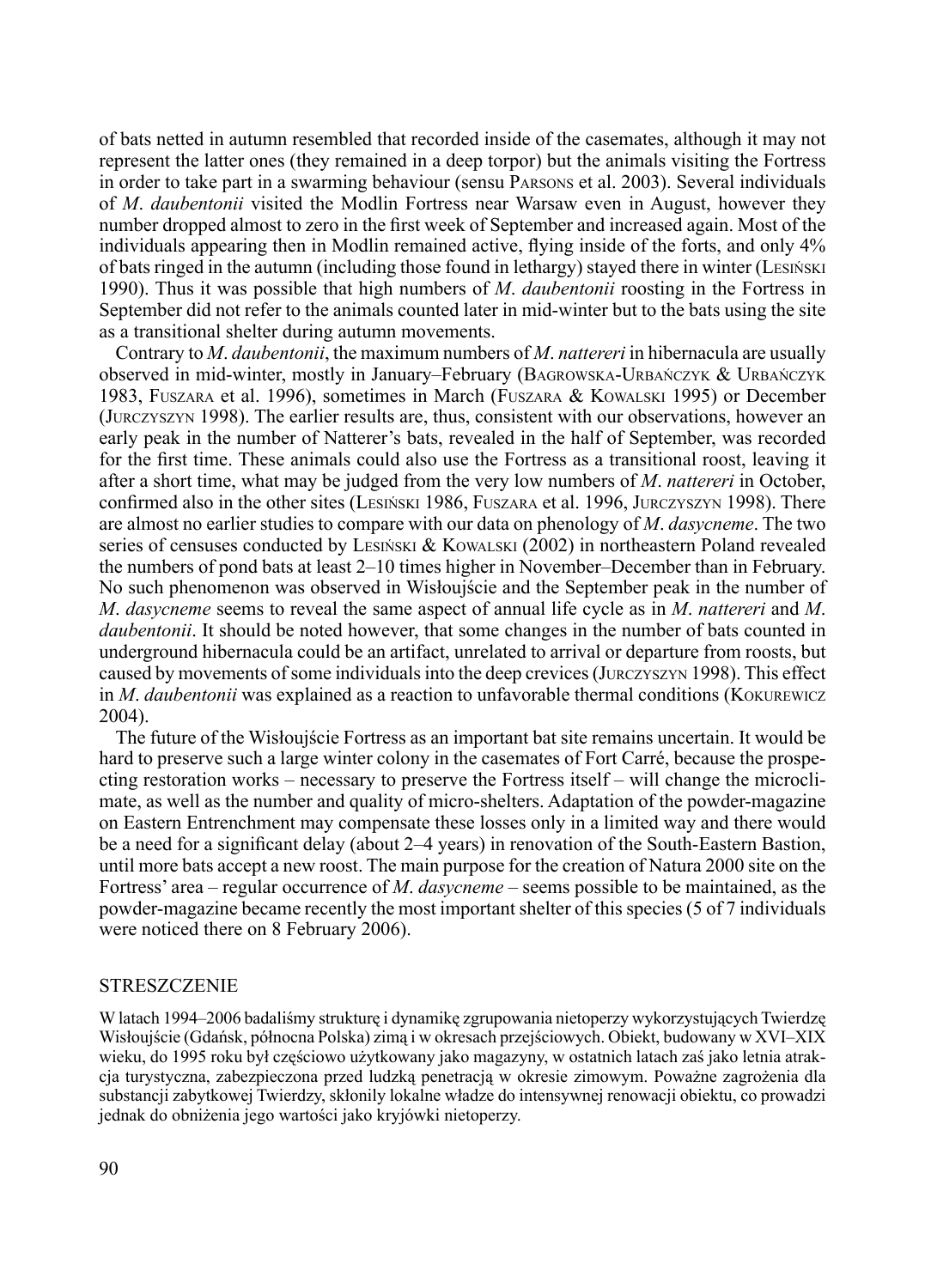Łącznie na terenie Twierdzy stwierdzono 9 gatunków nietoperzy: nocek duży *Myotis myotis*, nocek Natterera *M*. *nattereri*, nocek wąsatek *M*. *mystacinus*, nocek Brandta *M*. *brandtii* (rzadki na Pomorzu), nocek łydkowłosy *M*. *dasycneme* (kategoria EN w Polsce), nocek rudy *M*. *daubentonii*, mroczek późny *Eptesicusserotinus*, karlik większy *Pipistrellus nathusii* (pierwsze w Polsce stwierdzenie zimowe) i gacek brunatny *Plecotus auritus*. Nocek rudy dominował wśród nietoperzy liczonych jesienią wewnątrz Twierdzy (43,4%) i odławianych w sieci przy wejściach do kazamat (60%). Nocek Natterera był najliczniejszym gatunkiem podczas liczeń zimowych (67,3%) i jesiennych (71,0%). Nocek łydkowłosy stanowił 3,5% wszystkich nietoperzy liczonych wewnątrz Twierdzy (n=2256 stwierdzeń), ale około 18% osobników odławianych w sieci (n=67).

Zimą 1993/1994 na terenie Twierdzy znajdowano zaledwie 8–12 nietoperzy. Łączna liczba tych zwierząt istotnie wzrastała do 2005 roku (r=0,86, p<0,02), osiągając wartość 313 osobników w całym obiekcie; jednak trend ten został przerwany na skutek prac renowacyjnych. Adaptacja wcześniej niechronionej Prochowni Szańca Wschodniego (instalacja kraty zabezpieczającej, ścian z cegły-dziurawki) tylko częściowo skompensowała spadek liczebności nietoperzy między latami 2005 i 2006.

Zimą 2002/2003 badaliśmy sezonową dynamikę liczebności nietoperzy. Najwięcej nocków rudych i nocków łydkowłosych odnotowaliśmy we wrześniu. Liczba nocków Natterera, po osiągnięciu szczytu w połowie września, spadła niemal do zera w październiku, po czym ponownie wzrosła, osiągając maksymalną wartość w lutym. Twierdza Wisłoujście uznana została za Specjalny Obszar Ochrony w sieci Natura 2000, jednak jego przyszłość, jako jednego z największych zimowisk nietoperzy na Pomorzu Gdańskim, pozostaje niepewna.

#### Acknowledgements

Authors are cordially thankful to all who have contributed to the following study and conservation of bats in the Wisłoujście Fortress. Members of The City of Gdańsk History Museum staff: Adam Koperkiewicz, Halina Trzebiatowska and Zdzisław Balewski for making access to the study area possible and for their decision to adapt a powder-magazine for bat hibernaculum. Members and co-workers of Academic Chiropterological Circle of PTOP "Salamandra" in Gdańsk: Urszula Anikowska, Anna Biała, Piotr Chybowski, Tomasz Jarzembowski, Monika Kulas, Anna Miotk, Anna Nalewaja, Justyna Naumowicz, Anna Pawlik, Katarzyna Pazio, Paulina Piasecka, Weronika Rogalska, Aleksandra Rynkiewicz, Katarzyna Wojczulanis, Tomasz ZAJAC and Aneta ZAPART for their help in the field studies.

#### **REFERENCES**

Altringham J. D., 1996: *Bats*, *Biology and Behaviour*. Oxford University Press, Oxford, 262 pp.

- Baagøe H. J., 2001: *Eptesicusserotinus* (Schreber, 1772) Breitflügelfledermaus. Pp.: 519–559. In: Krapp F. (ed.): *Handbuch der Säugetiere Europas*. *Band 4: Fledertiere*. *Teil I*. *Chiroptera I*. *Rhinolophidae*, *Vespertilionidae 1*. AULA-Verlag GmbH, Wiebelsheim, x+603 pp.
- Bagrowska-Urbańczyk E. & Urbańczyk Z., 1983: Structure and dynamics of a winter colony of bats. *Acta Theriol*., **28**: 183–196;
- Benda P. & Hotový J., 2004: Nález zimujícího netopýra parkového (*Pipistrellus nathusii*) na jižní Moravě [Hibernation record of *Pipistrellus nathusii* in southern Moravia (Czech Republic)]. *Vespertilio*, **8**: 137–139 (in Czech, with an abstract in English).
- Bernard R., Głazaczow A. & Samoląg J., 1991: Overwintering bat colony in Strzaliny (North-Western Poland). *Acta Zool*. *Cracov*., **34**: 453–461.
- BERNARD R., GAWLAK A. & KEPEL A., 1998: The importance of village wells for hibernating bats on the example of a village in North-western Poland. *Myotis*, **36**: 25–30.
- Bihari Z., 1998: Examination of the settlement of *Myotis myotis* in the abandoned mine. *Myotis*, **36**: 225–228.
- Bogdanowicz W., 1983: Community structure and interspecific interactions an bats hibernating in Poznań. *Acta Theriol*., **28**: 357–370.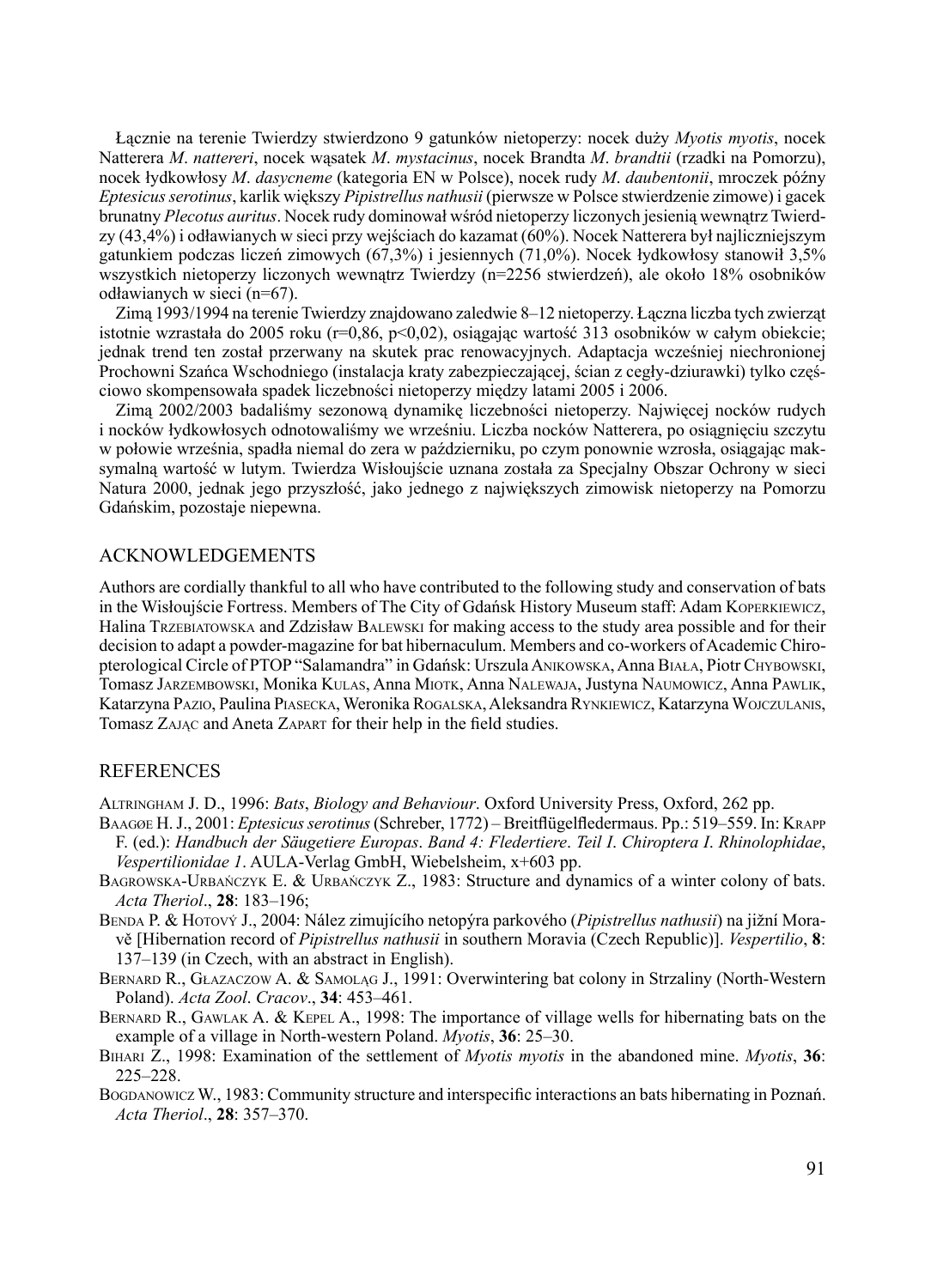- Bogdanowicz W. & RuprechtA. L., 2004: *Nyctalusleisleri* (Kuhl, 1817) Kleinabendsegler. Pp.: 717–756. In: Krapp F. (ed.): *Handbuch der Säugetiere Europas*. *Band 4: Fledertiere*. *Teil II*. *Chiroptera II*. *Vespertilionidae 2*, *Molossidae*, *Nycteridae*. AULA-Verlag GmbH, Wiebelsheim, x+[605–1186] pp.
- BOGDANOWICZ W. & URBAŃCZYK Z., 1983: Some ecological aspects of bats hibernating in city of Poznań. *Acta Theriol*., **28**: 371–385.
- Ciechanowski M. & Kokurewicz T. 2004: *Myotis dasycneme* (Boie, 1825). Nocek łydkowłosy [*Myotis dasycneme* (Boie, 1825). Pond bat]. Pp.: 368–373. In: Adamski P., Bartel R., Bereszyński A., Kepel A. & Witkowski Z. (eds): *Poradniki ochrony siedlisk i gatunków Natura 2000 – podręcznik metodyczny*. *Tom 6*. *Gatunki Zwierząt* (*z wyjątkiem ptaków*) [*Conservation Handbooks of Natura 2000 habitats and species*. *Vol*. *6*. *Animal species* (*except of birds*)]. Ministerstwo Środowiska, Warszawa, 500 pp (in Polish).
- Ciechanowski M. & Przesmycka A., 2001: Stwierdzenie nocka łydkowłosego *Myotis dasycneme* (Boie, 1825) i nocka wąsatka *Myotis mystacinus* (Kuhl, 1817) w Gdańsku [Record of a pond bat *Myotis dasycneme* (Boie, 1825) and whiskered bat *Myotis mystacinus* (Kuhl, 1817) in Gdańsk]. *Nietoperze*, **2**: 69–73 (in Polish, with a summary in English).
- Ciechanowski M. & Sachanowicz K., 2003: Pierwsze stwierdzenie nocka Brandta *Myotis brandtii* (Eversmann, 1845) we wschodniej części polskiego Pobrzeża Bałtyku [First record of Brandt's bat *Myotis brandtii* (Eversmann, 1845) in the eastern part of Polish Baltic Sea Coast]. *Nietoperze*, **4**: 178–179 (in Polish, with a summary in English).
- Dzięgielewska M., 2002: Zimowe liczenia nietoperzy w Szczecinie w latach 1996–1999 [Winter counts of bats in Szczecin in 1986–1999]. *Nietoperze*, **3**: 7–15 (in Polish, with a summary in English).
- Fuszara E. & Kowalski M., 1995: Bats in underground shelters of Warsaw. *Nyctalus* (*N*. *F*.), **5**(6): 545–555.
- Fuszara E., Kowalski M., Lesiński G. & Cygan J. P., 1996: Hibernation of bats in underground shelters of central and northeastern Poland. *Bonn*. *Zool*. *Beitr*., **46**: 349–358.
- Gaisler J., Hanák V., Hanzal V. & Jarský V., 2003: Výsledky kroužováni netopýrů v České republice a na Slovensku, 1948–2000 [Rusults of bat banding in the Czech and Slovak Republics, 1948–2000]. *Vespertilio*, **7**: 3–61 (in Czech, with a summary in English).
- Güttinger R., Zahn A., Krapp F. & Schober W., 2001: *Myotis myotis* (Borkhausen, 1797) Grosses Mausohr, Grossmausohr. Pp.: 123–207. In: Krapp F. (ed.): *Handbuch der Säugetiere Europas*. *Band 4: Fledertiere*. *Teil I*. *Chiroptera I*. *Rhinolophidae*, *Vespertilionidae 1*. AULA-Verlag GmbH, Wiebelsheim,  $x+603$  pp.
- Hebda G. & Nowak A., 2002: Winter colonies of bats in old fortifications in Nysa (SW Poland). *Przyr*. *Sudetów Zach*., *Suppl*., **2**: 39–48.
- Hutson A. M., Mickleburgh S. P. & Racey P. A., 2001: *Microchiropteran Bats*. *Global Status Survey and Conservation Action Plan*. IUCN/SSC Chiroptera Specialist Group. Gland, Switzerland and Cambridge, UK, 258 pp.
- Jarzembowski T., 2003: Migration of the Nathusius' pipistrelle *Pipistrellus nathusii* (Vespertilionidae) along the Vistula Split. *Acta Theriol*., **48**: 301–308.
- Jarzembowski T., Ciechanowski M. & Przesmycka A., 2000: Zimowanie nietoperzy na Pomorzu Gdańskim w latach 1989–1999 [Bats hibernating at the Gdańsk Pomerania in years 1989–1999]. *Studia Chiropterol*., **1**: 29–42 (in Polish, with a summary in English).
- Jurczyszyn M., 1998: The dynamics of *Myotis nattereri* and *M*. *daubentonii* (Chiroptera) observed during hibernation season as an artefact in some type of hibernacula. *Myotis* **36**: 85–91.
- Kepel A., Kowalski M., Dzięciołowski R. & Lesiński G., 2005: *The Agreement on the Conservation of Population of European Bats* (*Eurobats*). *Report on the implementation of the Agreement in Poland 2003–2004*. Inf.EUROBATS.AC10.23. http://www.eurobats.org/documents/pdf/National\_Reports/ nat rep\_Pol\_2005.pdf
- Kokurewicz T., 2004: Sex and age related habitat selection and mass dynamics of Daubenton's bats *Myotis daubentonii* (Kuhl, 1817) hibernating in natural conditions. *Acta Chiropterol*., **6**: 121–144.